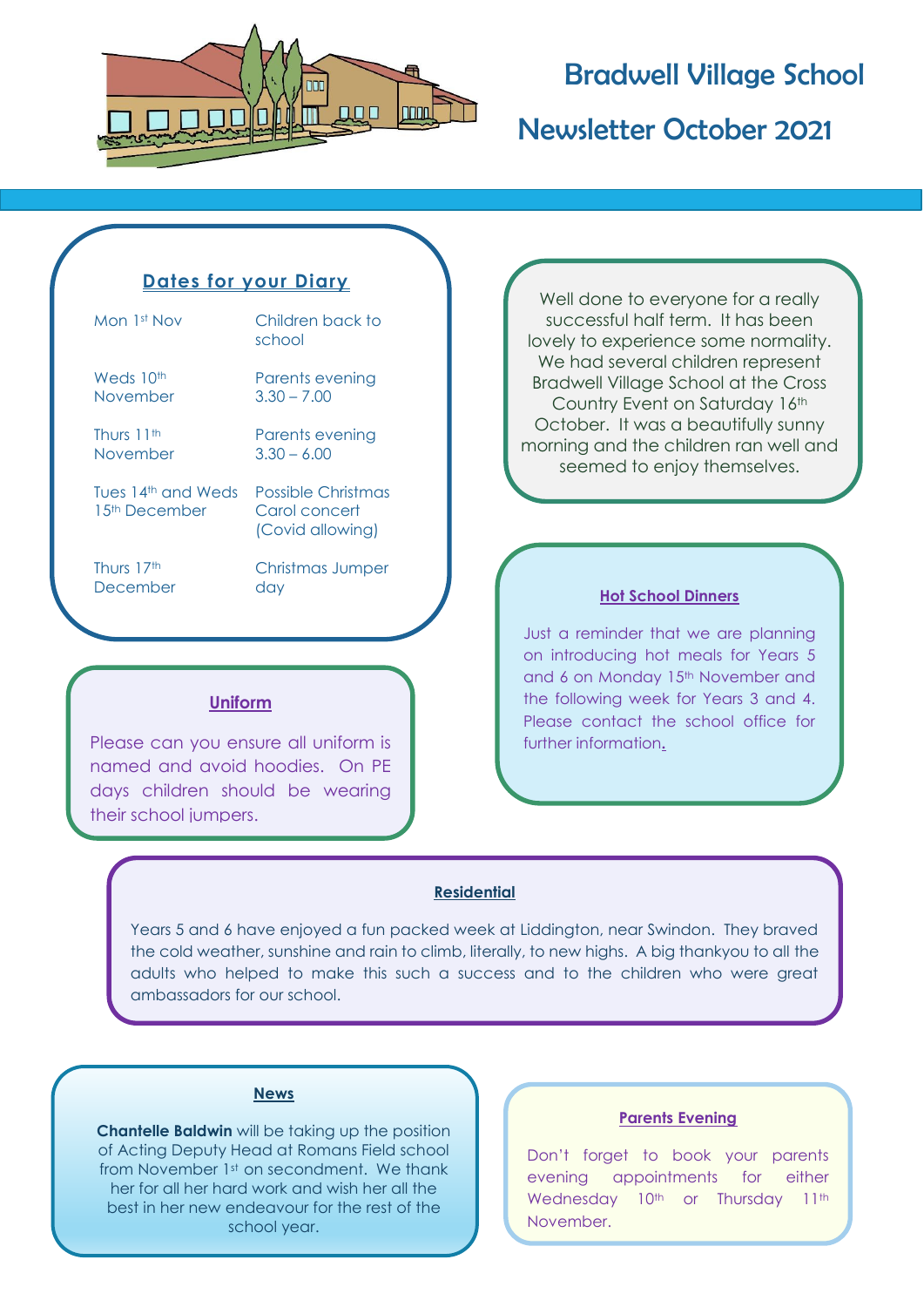### \*\*\*\*\*\*\*\*\*\*\*\*\*\*\*\*\*\*\*\*\*\*\*\*\*\*\* 米 **Subject Overviews**

### **English**



We will be looking at a variety of text types and creating links with our topic ⋇ work. After Creative Week, we will be working on writing our own setting 米 descriptions based on a beach setting from the text, The Lost Thing. This will

米

兴

米

米

米

米

米 米

米

米

米

米

☀

☀

米

米

米 米

⋇

be great preparation for our work with writing a short fantasy story later in the term. Linked to \* our topic, 'De l'Afrique', we will write a diary entry using an extract from the Diary of an Edo Princess which we will use for our guided reading work after Anthony Princess which we will use for our guided reading work different antihony<br>Horowitz's Storm Breaker. A very exciting read! Throughout the term, we will also to cusing on the basics of spelling punctuation and arammar.

be focusing on the basics of spelling, punctuation and grammar.

### **Maths**

This term we will be looking at place value and number operations, relating these to real life problems. We will spend a lot of time focusing on our written and mental methods and will be utilising these for worded problems. Our Back to Basics sessions will continue to develop the speed of mental recall, particularly when it comes to times tables.

## **Science**

We will be studying the evolution and their inheritance to find out more about how living things on earth have changed over time. We will look at how characteristics are passed from parents to their offspring and how variation over time affects survival in particular environments. Later in the term, in our electricity unit, we will learn about circuits and what happens when different components are used.

## **Computing**

In Computing we will be refining our research skills as well as studying how to be safe online.

# **Games/PE**



7. In Games & PE we will be developing our invasion games and improving our dance through the Haka.

# **French**

米 In French the children will be learning the vocabulary for different ice cream flavours and be  $\frac{1}{2}$ <br>beginning to engage in conversations to ask for ice cream. They will also learn the vocabular  $\frac{1}{2}$ In French the children will be learning the vocabulary for different ice cream flavours and be for healthy foods and activities and answer questions about keeping healthy. 米

# **RE/PSHE**

米 In RE we will be learning about why, where and how people worship. In PSHE we will be discussing behaviour choices, the year ahead and fears and worries of the future. We will als be promoting the values of Kindness & Respect.

⋇ \*\*\*\*\*\*\*\*\*\*\*\*\*\*\*\*\*\*\*\*\*\*\*\*\*\*\*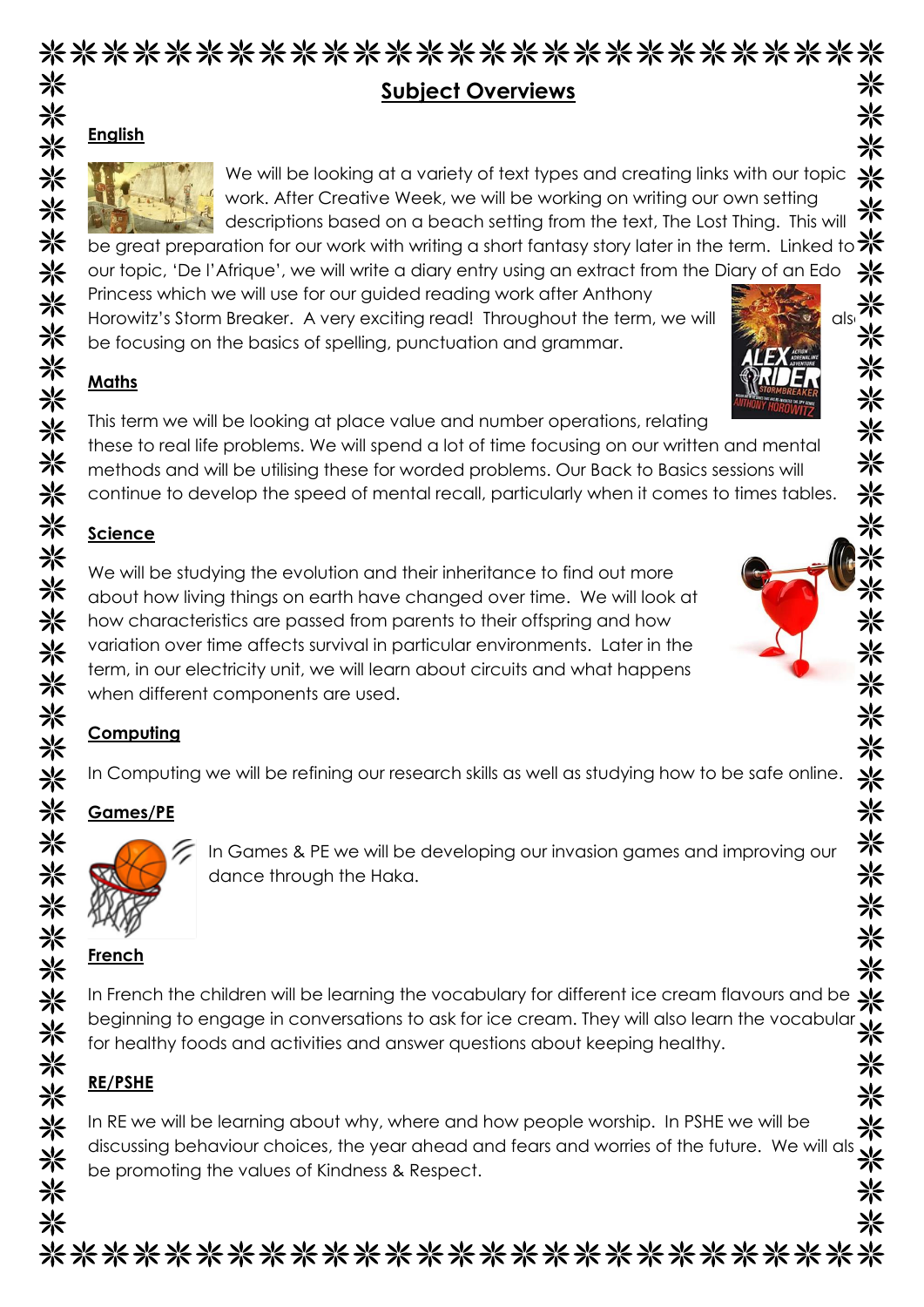